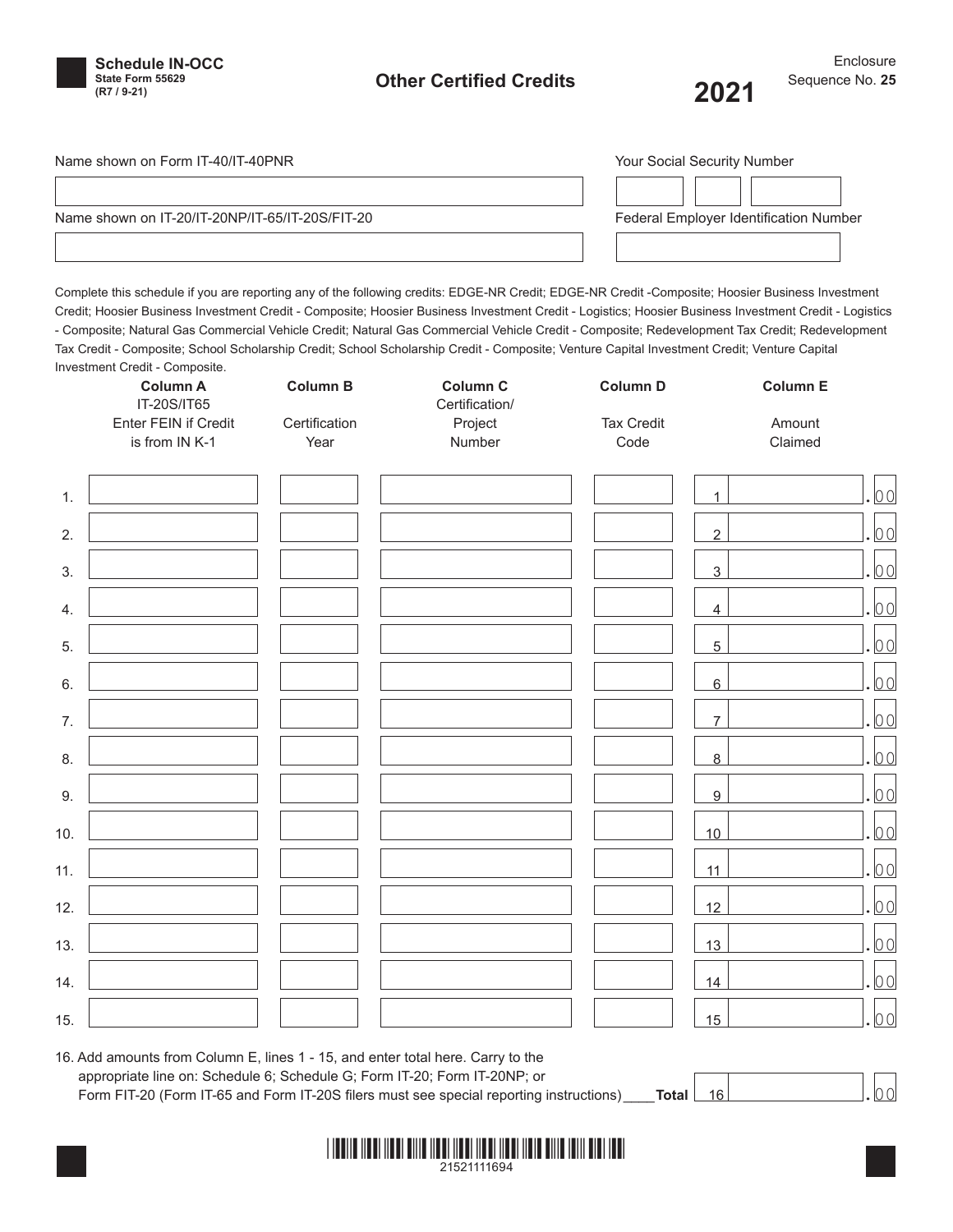### **Who Must Complete This Schedule**

You must complete this schedule if you are reporting any of the following credits:

| <b>Credit Name</b>                                            | <b>Tax Credit</b><br>Code |
|---------------------------------------------------------------|---------------------------|
| <b>EDGE-NR Credit</b>                                         | 865                       |
| <b>EDGE-NR Credit-Composite</b>                               | 1865                      |
| Hoosier Business Investment Credit                            | 820                       |
| Hoosier Business Investment Credit - Composite                | *1820                     |
| Hoosier Business Investment Credit - Logistics                | 860                       |
| Hoosier Business Investment Credit - Logistics -<br>Composite | *1860                     |
| Natural Gas Commercial Vehicle Credit                         | 858                       |
| Natural Gas Commercial Vehicle Credit -<br>Composite          | *1858                     |
| Redevelopment Tax Credit                                      | 863                       |
| Redevelopment Tax Credit - Composite                          | *1863                     |
| School Scholarship Credit                                     | 849                       |
| School Scholarship Credit - Composite                         | *1849                     |
| Venture Capital Investment Credit                             | 835                       |
| Venture Capital Investment Credit - Composite                 | *1835                     |

## **Line-by-line Instructions**

Enter the name of the entity claiming the credit(s).

Enter the corresponding Social Security number or federal employer identification number.

**Columns A – E.** The following information details how to complete Columns A - E. If you are claiming more than one 3-digit and/or or 4-digit credit, please enter each one separately.

**Column A.** If you are a member of an S corporation or partnership and are claiming one or more of the above credits from your IN K-1, enter the federal employer identification number of the S corporation or partnership in this column. If the credit you are reporting does not flow from an S corporation or partnership, leave this column blank.

Do not use a dash when entering the number. For example, enter 12-3456789 as 123456789.

**Column B.** Enter the tax year for which the credit has been certified. You can find this information in the certification letter you received from the authorizing entity or on your IN K-1, if applicable.

**Column C.** Certification or project numbers and PINs\* can be either all numeric, alpha, or a mixture of numeric and alpha characters. Enter the certification or project number you received from the authorizing entity. You can find this number in the certification letter you received from the authorizing entity or on your IN K-1.

If you also have received a PIN, add it to the right of your project number and enter the combined number in this box. For example, express the combined certification or project number "123AN6" and PIN "1B34" as "123AN61B34" in Column C. Do not include any dashes.

\*You may have a Venture Capital Investment Credit that has no certification number, project number, or PIN associated with it. If this is the case, enter in Column B the first year you were eligible to claim the credit, and the 3- or 4-digit tax credit code number associated with it in Column D. Make sure to keep your approval paperwork with your records as the department may request it at a later date.

**Column D.** Enter the 3- or 4-digit\* tax code number associated with the credit.

### **\*4-Digit Code Utilization.**

The 4-digit code represents a certified credit that has been used to offset a nonresident shareholder's/partner's (taxpayer's) composite tax on the Indiana S corporation/partnership return.

If the nonresident taxpayer has other Indiana-source income and/or owes county tax, he will need to file an individual income tax return with Indiana. Since the income taxed for composite purposes will also be included on the taxpayer's income tax return, the amount of the credit used on the composite filing may also be used to offset tax due on the individual tax return.

**Example:** Partnership A has a Hoosier Business Investment (HBI) Credit. As a nonresident partner, Jim's share of that credit is \$700. The partnership used \$400 of Jim's credit to offset his tax liability on the composite filing, leaving a \$300 remaining credit. The IN K-1 will breakdown the credit as follows:

| <b>Credit Name</b>     | 3- or 4-Digit Code | <b>Amount</b> |
|------------------------|--------------------|---------------|
| HBI Credit - Composite | 1820               | \$400         |
| <b>HBI</b> Credit      | 820                | \$300         |

Since Jim has other Indiana-source income, he will file Form IT-40PNR, reporting all Indiana-source income (including his income taxed on the composite return). When completing the IN-OCC, he will be able to use up to \$700 of his HBI credit, using the amount associated with the 4-digit number first.

For example, if his total state tax liability is \$500, he will list "HBI 1820 \$400" on Schedule IN-OCC, and then report the remaining amount needed as "HBI 820 \$100". He will have a remaining \$200 HBI credit (3-digit code 820) available to be carried forward.

**Important.** The credit used to offset the composite tax, labeled with a 4-digit code, must be utilized on the individual tax return prior to using any credit labeled with a 3-digit credit code.